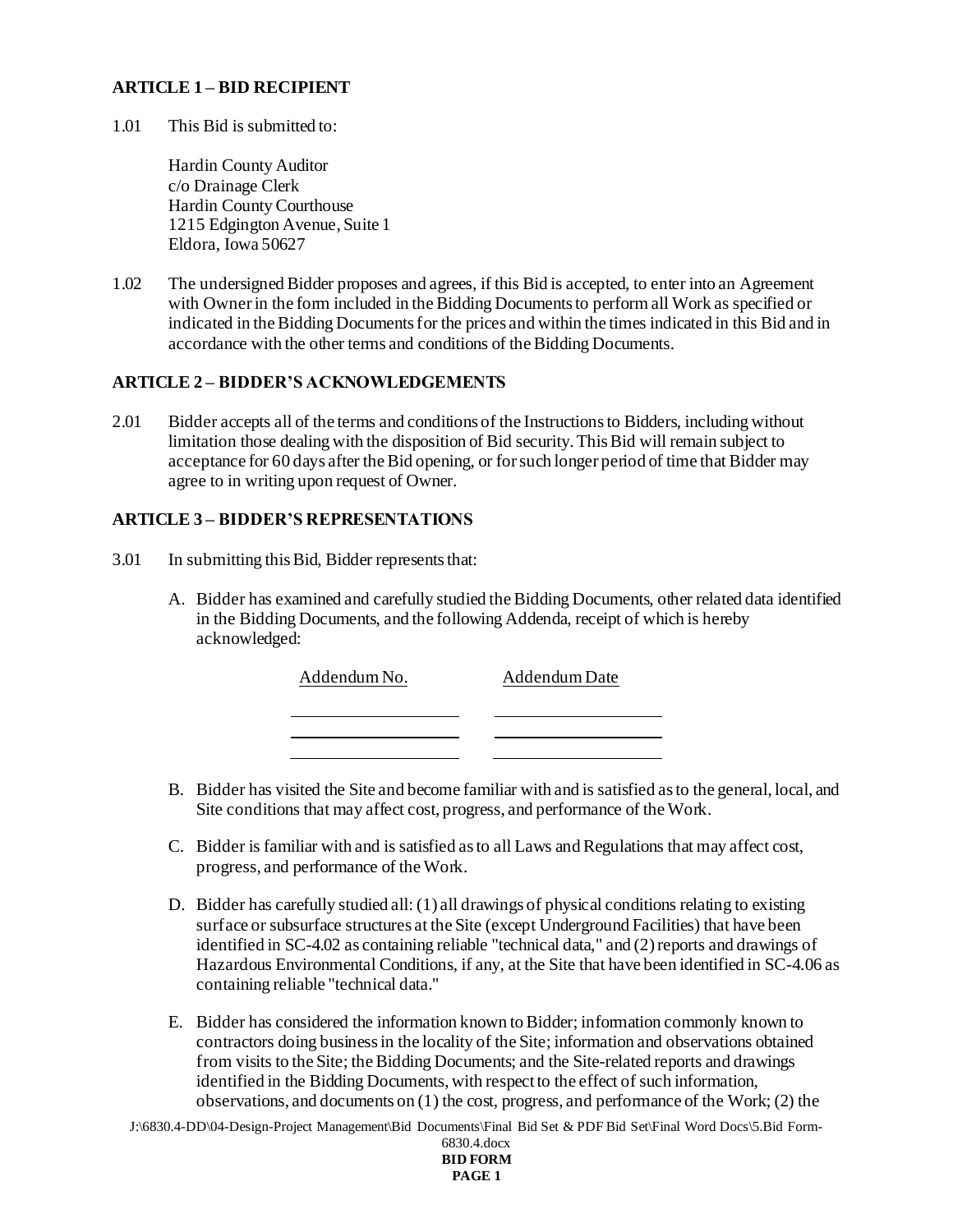means, methods, techniques, sequences, and procedures of construction to be employed by Bidder (3) Bidder's safety precautions and programs.

- F. Based on the information and observations referred to in Paragraph 3.01.E above, Bidder does not consider that further examinations, investigations, explorations, tests, studies, or data are necessary for the determination of this Bid for performance of the Work at the price(s) bid and within the times required, and in accordance with the other terms and conditions of the Bidding Documents.
- G. Bidder is aware of the general nature of work to be performed by Owner and others at the Site that relates to the Work as indicated in the Bidding Documents.
- H. Bidder has given Engineer written notice of all conflicts, errors, ambiguities, or discrepancies that Bidder has discovered in the Bidding Documents, and the written resolution thereof by Engineer is acceptable to Bidder.
- I. The Bidding Documents are generally sufficient to indicate and convey understanding of all terms and conditions for the performance of the Work for which this Bid is submitted.

# **ARTICLE 4 – BIDDER'S CERTIFICATION**

- 4.01 Bidder certifies that:
	- A. This Bid is genuine and not made in the interest of or on behalf of any undisclosed individual or entity and is not submitted in conformity with any collusive agreement or rules of any group, association, organization, or corporation;
	- B. Bidder has not directly or indirectly induced or solicited any other Bidder to submit a false or sham Bid;
	- C. Bidder has not solicited or induced any individual or entity to refrain from bidding; and
	- D. Bidder has not engaged in corrupt, fraudulent, collusive, or coercive practices in competing for the Contract. For the purposes of this Paragraph 4.01.D:
		- 1. "corrupt practice" means the offering, giving, receiving, or soliciting of anything of value likely to influence the action of a public official in the bidding process;
		- 2. "fraudulent practice" means an intentional misrepresentation of facts made (a) to influence the bidding process to the detriment of Owner, (b) to establish bid prices at artificial noncompetitive levels, or (c) to deprive Owner of the benefits of free and open competition;
		- 3. "collusive practice" means a scheme or arrangement between two or more Bidders, with or without the knowledge of Owner, a purpose of which is to establish bid prices at artificial, non-competitive levels; and
		- 4. "coercive practice" means harming or threatening to harm, directly or indirectly, persons or their property to influence their participation in the bidding process or affect the execution of the Contract.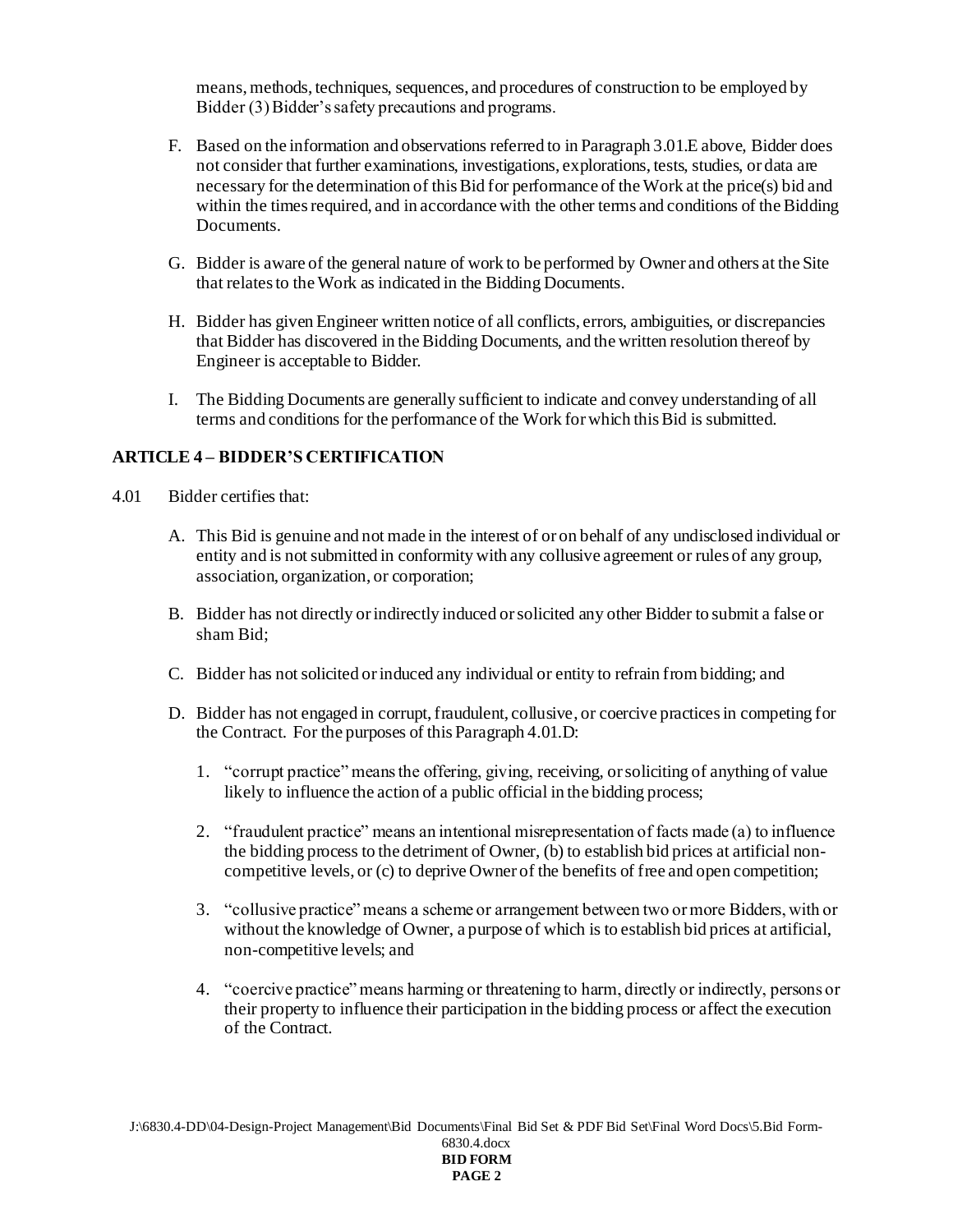#### **ARTICLE 5 – BASIS OF BID**

5.01 Bidder will complete the Work in accordance with the Contract Documents for the following price(s):

# **NAME OF BIDDER**

# **ADDRESS OF BIDDER**

# **DD 56 BASE BID – PROPOSAL TO FURNISH ALL LABOR, MATERIALS, AND EQUIPMENT TO PERFORM THE WORK DESCRIBED BELOW FOR THE DIVERSION OF MAIN TILE USING CONCRETE TILE, DRAINAGE DISTRICT 56, HARDIN COUNTY, IOWA INCLUDING PROVIDING A TWO-YEAR MAINTENANCE WARRANTY, PERFORMANCE, AND PAYMENT BONDS**. **CONTRACTOR TO REVIEW BID ITEM DESCRIPTIONS IN THE DETAILED SPECIFICATIONS.**

#### **DD 56 BASE BID**

|                               | Estimated      |            | Unit  | Extended |
|-------------------------------|----------------|------------|-------|----------|
| Description                   | Quantity       | Unit       | Price | Price    |
| 48" Ø RCP Tile                | 4,634          | LF         | \$    | \$       |
| 48" Ø CMP Tile Outlet         | 40             | LF         | \$    | \$       |
| 72" Junction Structure        | $\overline{2}$ | EA         | \$    | \$       |
| Concrete Collar               | 3              | EA         | \$    | \$       |
| Private Tile Connection       | 10             | EA         | \$    | \$       |
| 12" Ø Hickenbottom Intake     | 1              | EA         | \$    | \$       |
| Rip-Rap                       | 50             | <b>TN</b>  | \$    | \$       |
| Tile Removal                  | 30             | LF         | \$    | \$       |
| Fences                        | 1              | LS         | \$    | \$       |
| Road Ditch Grading            | $\overline{2}$ | <b>STA</b> | \$    | \$       |
| <b>Outlet Shaping</b>         |                | LS         | \$    | \$       |
| Dewatering                    |                | LS         | \$    | \$       |
| <b>Exploratory Excavation</b> | 2              | <b>HR</b>  | \$    | \$       |
| Bonding                       |                | LS         | \$    | \$       |
| Seeding                       |                | LS         | \$    | \$       |
| Seeding Warranty              |                | LS         | \$    | \$       |
|                               |                |            |       |          |

**DD 56 BASE BID TOTAL (Bid Items 1 – 16 Inclusive)** \$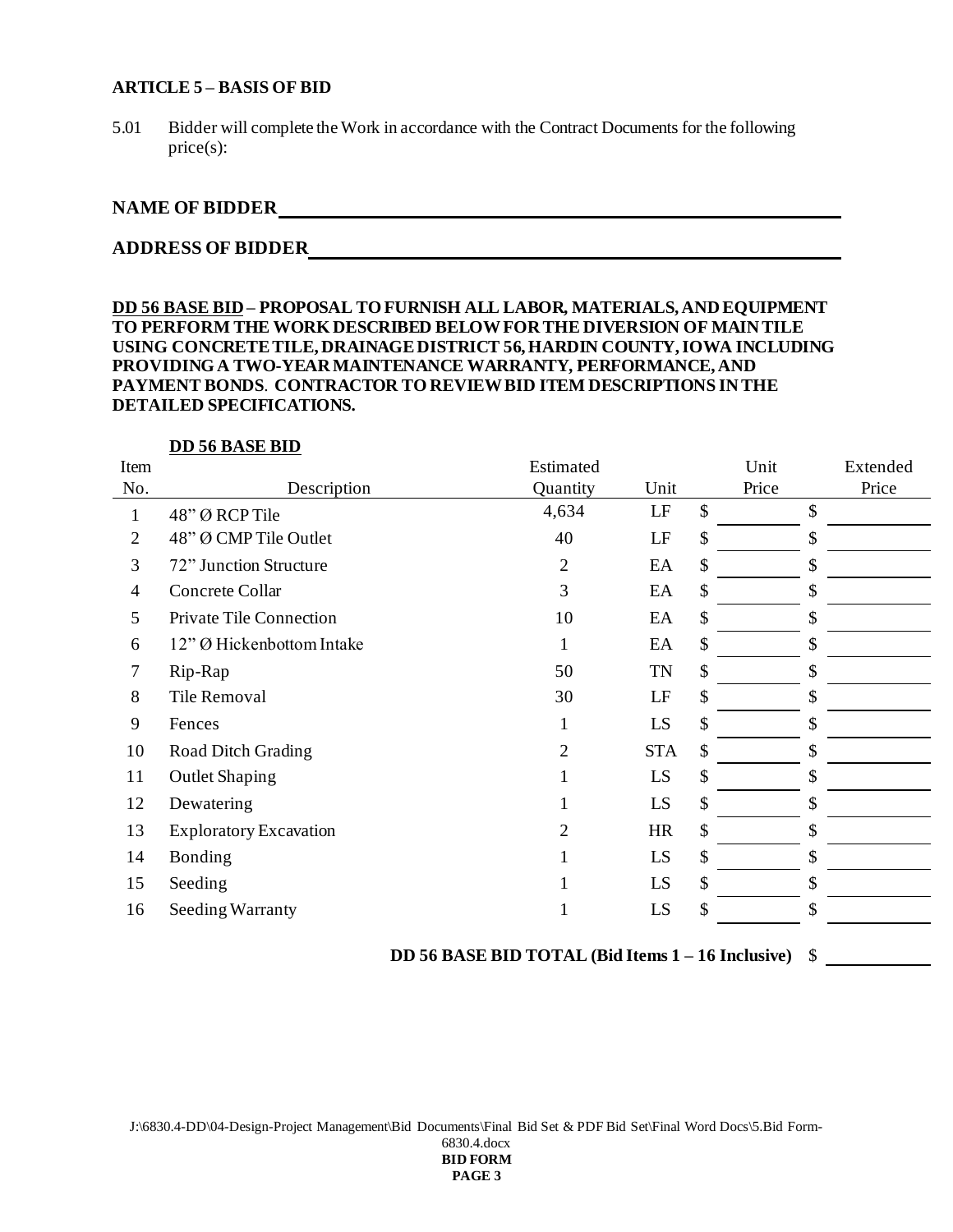**DD 56 ALTERNATE BID – PROPOSAL TO FURNISH ALL LABOR, MATERIALS, AND EQUIPMENT TO PERFORM THE WORK DESCRIBED BELOW FOR THE DIVERSION OF MAIN TILE USING POLYPROPYLENE TILE, DRAINAGE DISTRICT 56, HARDIN COUNTY, IOWA INCLUDING PROVIDING A TWO-YEAR MAINTENANCE WARRANTY, PERFORMANCE, AND PAYMENT BONDS**. **CONTRACTOR TO REVIEW BID ITEM DESCRIPTIONS IN THE DETAILED SPECIFICATIONS.**

| Item  |                               | Estimated      |            |               | Unit  | Extended |
|-------|-------------------------------|----------------|------------|---------------|-------|----------|
| No.   | Description                   | Quantity       | Unit       |               | Price | Price    |
| 1ALT  | 48" Ø Polypropylene Tile      | 4,634          | LF         | $\mathcal{S}$ |       | \$       |
| 2ALT  | 48" Ø CMP Tile Outlet         | 40             | LF         | \$            |       | \$       |
| 3ALT  | 72" Junction Structure        | $\overline{2}$ | EA         | \$            |       | \$       |
| 4ALT  | Concrete Collar               | 3              | EA         | \$            |       | \$       |
| 5ALT  | Private Tile Connection       | 10             | EA         | \$            |       | \$       |
| 6ALT  | 12" Ø Hickenbottom Intake     | 1              | EA         | \$            |       | \$       |
| 7ALT  | Rip-Rap                       | 50             | <b>TN</b>  | \$            |       | \$       |
| 8ALT  | Tile Removal                  | 30             | LF         | \$            |       | \$       |
| 9ALT  | Fences                        |                | LS         | \$            |       | \$       |
| 10ALT | Road Ditch Grading            | 2              | <b>STA</b> | \$            |       | \$       |
| 11ALT | <b>Outlet Shaping</b>         |                | LS         | \$            |       | \$       |
| 12ALT | Dewatering                    |                | LS         | \$            |       | \$       |
| 13ALT | <b>Exploratory Excavation</b> | 2              | <b>HR</b>  | \$            |       | \$       |
| 14ALT | Bonding                       |                | LS         | \$            |       | \$       |
| 15ALT | Seeding                       |                | LS         | \$            |       | \$       |
| 16ALT | <b>Seeding Warranty</b>       |                | LS         | \$            |       | \$       |

#### **DD 56 ALTERNATE BID**

#### **DD 56 ALTERNATE BID TOTAL (Bid Items 1ALT – 16ALTInclusive)** \$

# **DD 56 ADD ALTERNATES BIDS – PROPOSAL TO FURNISH ALL LABOR, MATERIALS, AND EQUIPMENT TO PERFORM THE ADDITIONAL WORK DESCRIBED BELOW FOR THE DIVERSION OF MAIN TILE, DRAINAGE DISTRICT 56, HARDIN COUNTY, IOWA INCLUDING PROVIDING A TWO-YEAR MAINTENANCE WARRANTY, PERFORMANCE, AND PAYMENT BONDS**. **CONTRACTOR TO REVIEW BID ITEM DESCRIPTIONS IN THE DETAILED SPECIFICATIONS.**

#### **DD 56 ADD ALTERNATES BID**

| Item |                                     | Estimated |            | Unit  | Extended |
|------|-------------------------------------|-----------|------------|-------|----------|
| No.  | Description                         | Quantity  | Unit       | Price | Price    |
| 1ADD | Mandrel Testing of Tile             | 4,674     | LF         |       |          |
|      | 2ADD CCTV Inspection of Tile        | 4,674     | LF         |       |          |
| 3ADD | <b>Trench Compaction</b>            | 46.74     | <b>STA</b> |       |          |
| 4ADD | Mandrel and CCTV Access Point       | 4         | EA         |       |          |
| 5ADD | Additional 2' of Installation Depth | 4,674     | LF         |       |          |

J:\6830.4-DD\04-Design-Project Management\Bid Documents\Final Bid Set & PDF Bid Set\Final Word Docs\5.Bid Form-

6830.4.docx **BID FORM PAGE 4**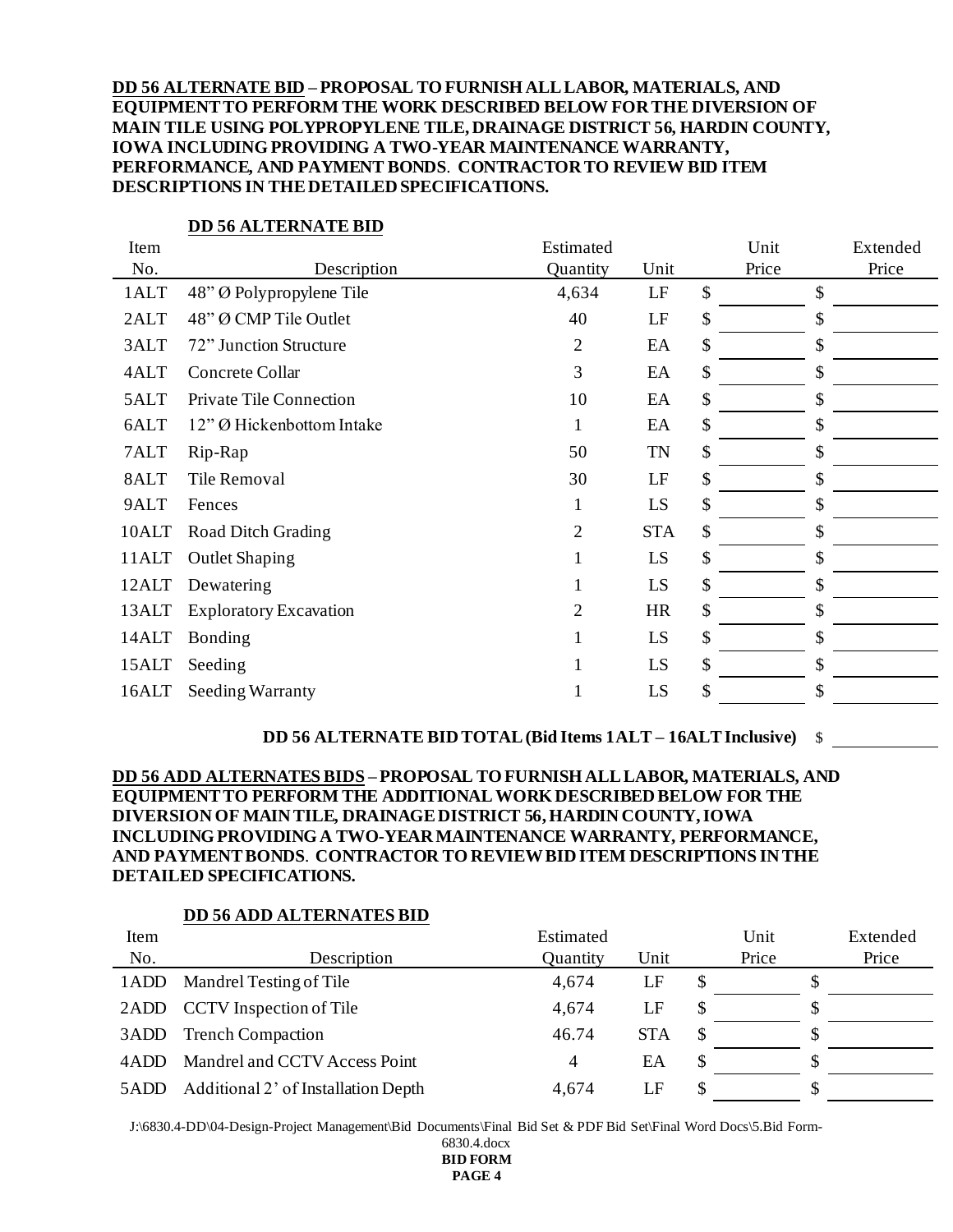Unit Prices have been computed in accordance with Paragraph 11.03.B of the General Conditions and the detailed technical specifications.

Bidder acknowledges that estimated quantities are not guaranteed and are solely for the purpose of comparison of Bids, and final payment for all unit price Bid items will be based on actual quantities, determined as provided in the Contract Documents.

#### **ARTICLE 6 – TIME OF COMPLETION**

- 6.01 Bidder agrees that the Work will be completed on or before the dates stated in the Notice to Contractors Page N-2.
- 6.02 Bidder accepts the liquidated damage and bonus provisions as stated in the Notice, Page N-2.

#### **ARTICLE 7 – ATTACHMENTS TO THIS BID**

- 7.01 The following documents are submitted with and made a condition of this Bid:
	- A. Required Bid security in the form of bond or check;
	- B. List of Proposed Subcontractors (to be submitted by apparent low bidder within 48 hours of bid opening);
	- C. List of Proposed Suppliers (to be submitted by apparent low bidder within 48 hours of bid opening);
	- D. List of Project References(to be submitted by apparent low bidder within 48 hours of bid opening);
	- E. Evidence of authority to do business in the state of the Project; or a written covenant to obtain such license within the time for acceptance of Bids;
	- F. Contractor's License No.: *[or]* Evidence of Bidder's ability to obtain a State Contractor's License and a covenant by Bidder to obtain said license within the time for acceptance of Bids;
	- G. Required Bidder Qualification Statement with Supporting Data (to be submitted by apparent low bidder within 48 hours of bid opening);

#### **ARTICLE 8 – DEFINED TERMS**

8.01 The terms used in this Bid with initial capital letters have the meanings stated in the Instructions to Bidders, the General Conditions, and the Supplementary Conditions.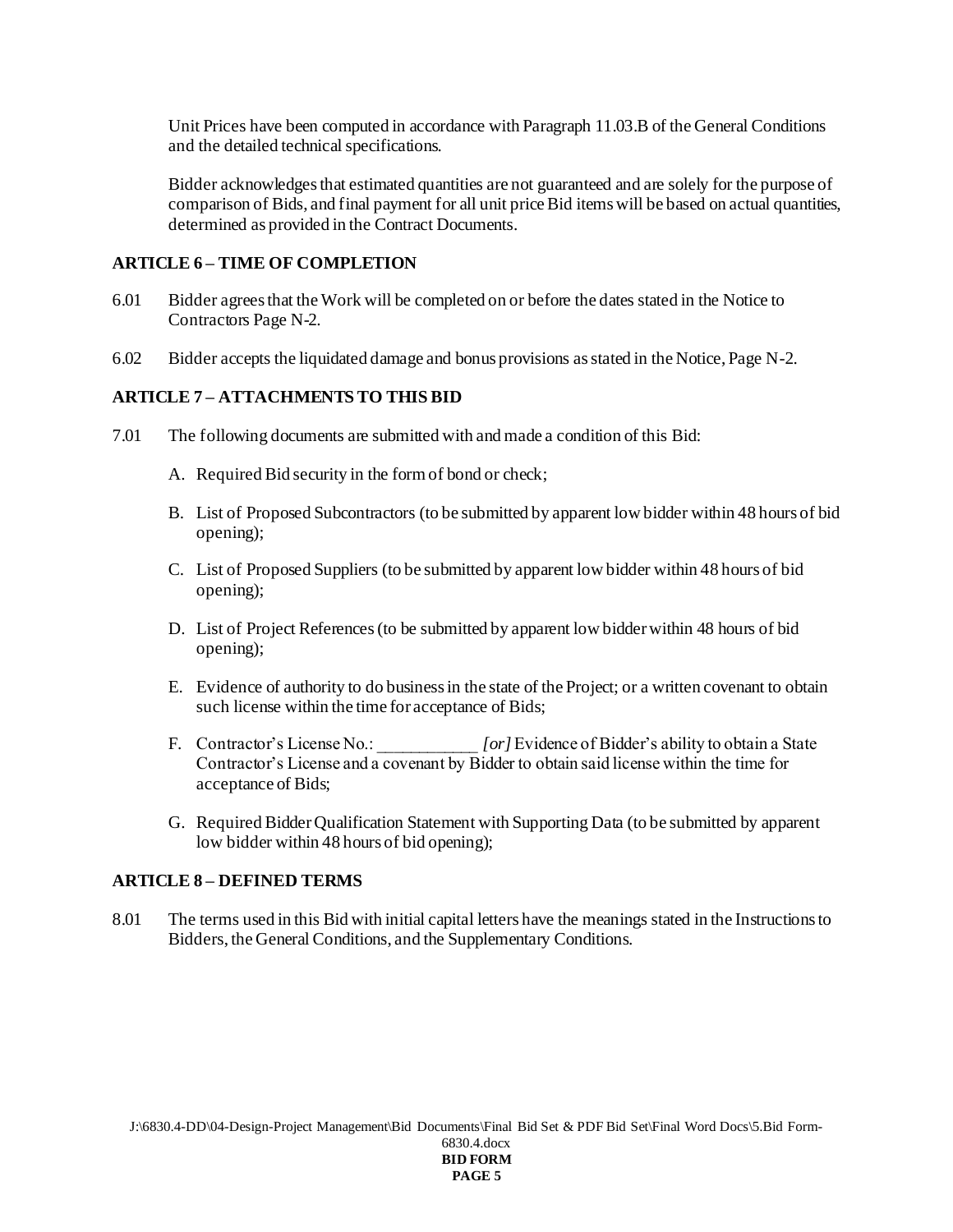# **ARTICLE 9-BID SUBMITTAL**

| 9.01 | This Bid is submitted by:                                                                                                                                                                                                      |
|------|--------------------------------------------------------------------------------------------------------------------------------------------------------------------------------------------------------------------------------|
|      | If Bidder is:                                                                                                                                                                                                                  |
|      | An Individual                                                                                                                                                                                                                  |
|      |                                                                                                                                                                                                                                |
|      | By: (Individual's signature)                                                                                                                                                                                                   |
|      |                                                                                                                                                                                                                                |
|      |                                                                                                                                                                                                                                |
|      | A Partnership                                                                                                                                                                                                                  |
|      | Partnership Name: Name and Solid School and School and School and School and School and School and School and School and School and School and School and School and School and School and School and School and School and Sc |
|      | By: <u>(Signature of general partner</u> -- attach evidence of authority to sign)                                                                                                                                              |
|      |                                                                                                                                                                                                                                |
|      | A Corporation                                                                                                                                                                                                                  |
|      | (SEAL)                                                                                                                                                                                                                         |
|      | State of Incorporation:<br>Type (General Business, Professional, Service, Limited Liability):______                                                                                                                            |
|      | By: <u>(Signature -- attach evidence of authority to sign)</u>                                                                                                                                                                 |
|      |                                                                                                                                                                                                                                |
|      | Title: <u>(CORPORATE SEAL)</u>                                                                                                                                                                                                 |
|      | Attest                                                                                                                                                                                                                         |
|      |                                                                                                                                                                                                                                |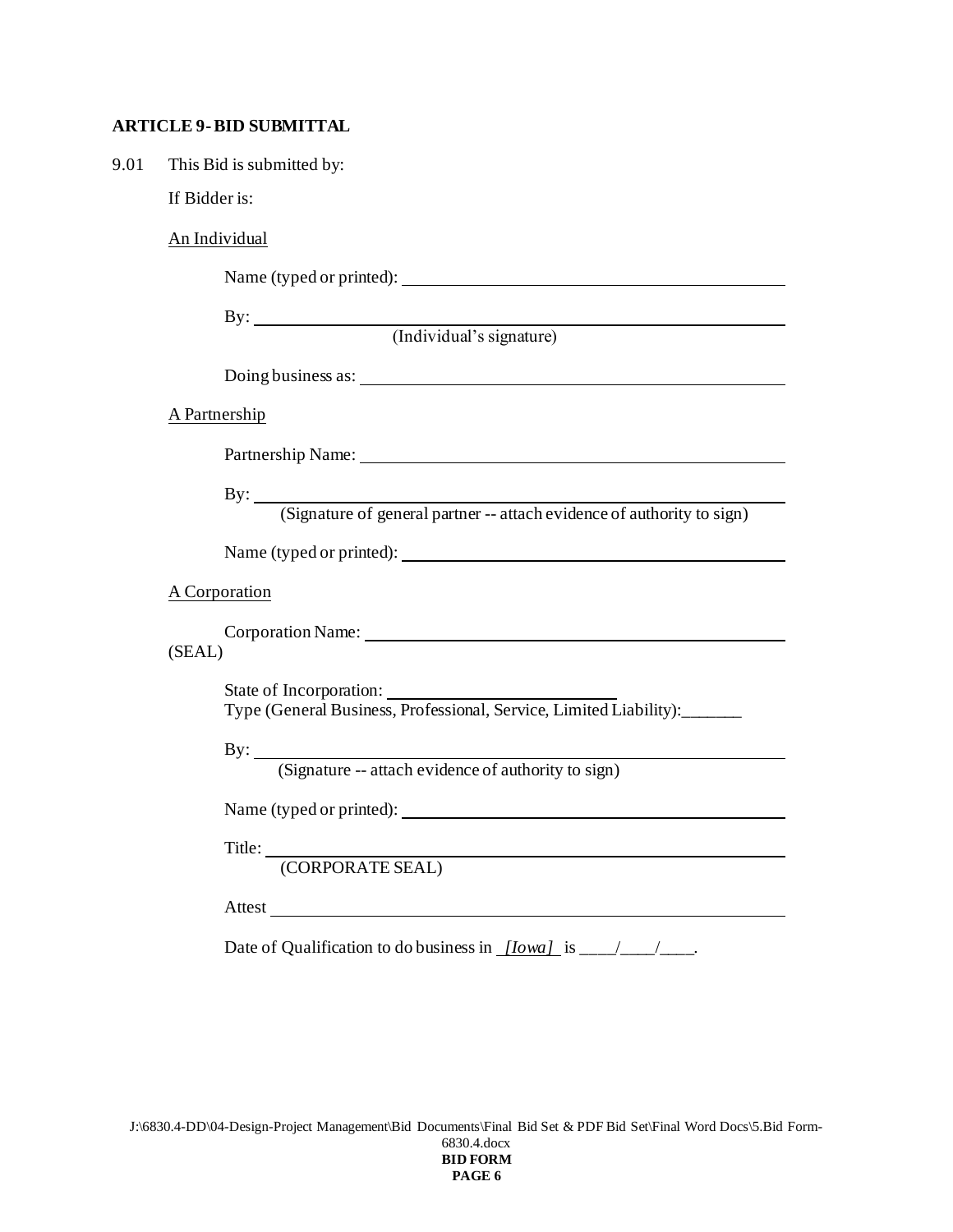# A Joint Venture

| Name of Joint Venture: |  |
|------------------------|--|
|                        |  |

First Joint Venturer Name:

# (SEAL)

| $\mathbf{By:}$                                                                                                                       | (Signature of first joint venture partner -- attach evidence of authority to sign)                                                                                                |  |  |  |  |  |  |
|--------------------------------------------------------------------------------------------------------------------------------------|-----------------------------------------------------------------------------------------------------------------------------------------------------------------------------------|--|--|--|--|--|--|
|                                                                                                                                      |                                                                                                                                                                                   |  |  |  |  |  |  |
|                                                                                                                                      |                                                                                                                                                                                   |  |  |  |  |  |  |
|                                                                                                                                      | Second Joint Venturer Name: (SEAL)                                                                                                                                                |  |  |  |  |  |  |
|                                                                                                                                      | By: Signature of second joint venture partner -- attach evidence of authority to sign)                                                                                            |  |  |  |  |  |  |
|                                                                                                                                      |                                                                                                                                                                                   |  |  |  |  |  |  |
| Title:                                                                                                                               |                                                                                                                                                                                   |  |  |  |  |  |  |
| above.)                                                                                                                              | (Each joint venturer must sign. The manner of signing for each individual, partnership,<br>and corporation that is a party to the joint venture should be in the manner indicated |  |  |  |  |  |  |
| Bidder's Business Address <b>Executed States</b><br>,我们也不会有什么。""我们的人,我们也不会有什么?""我们的人,我们也不会有什么?""我们的人,我们也不会有什么?""我们的人,我们也不会有什么?""我们的人 |                                                                                                                                                                                   |  |  |  |  |  |  |
|                                                                                                                                      |                                                                                                                                                                                   |  |  |  |  |  |  |
|                                                                                                                                      |                                                                                                                                                                                   |  |  |  |  |  |  |
|                                                                                                                                      |                                                                                                                                                                                   |  |  |  |  |  |  |
|                                                                                                                                      |                                                                                                                                                                                   |  |  |  |  |  |  |